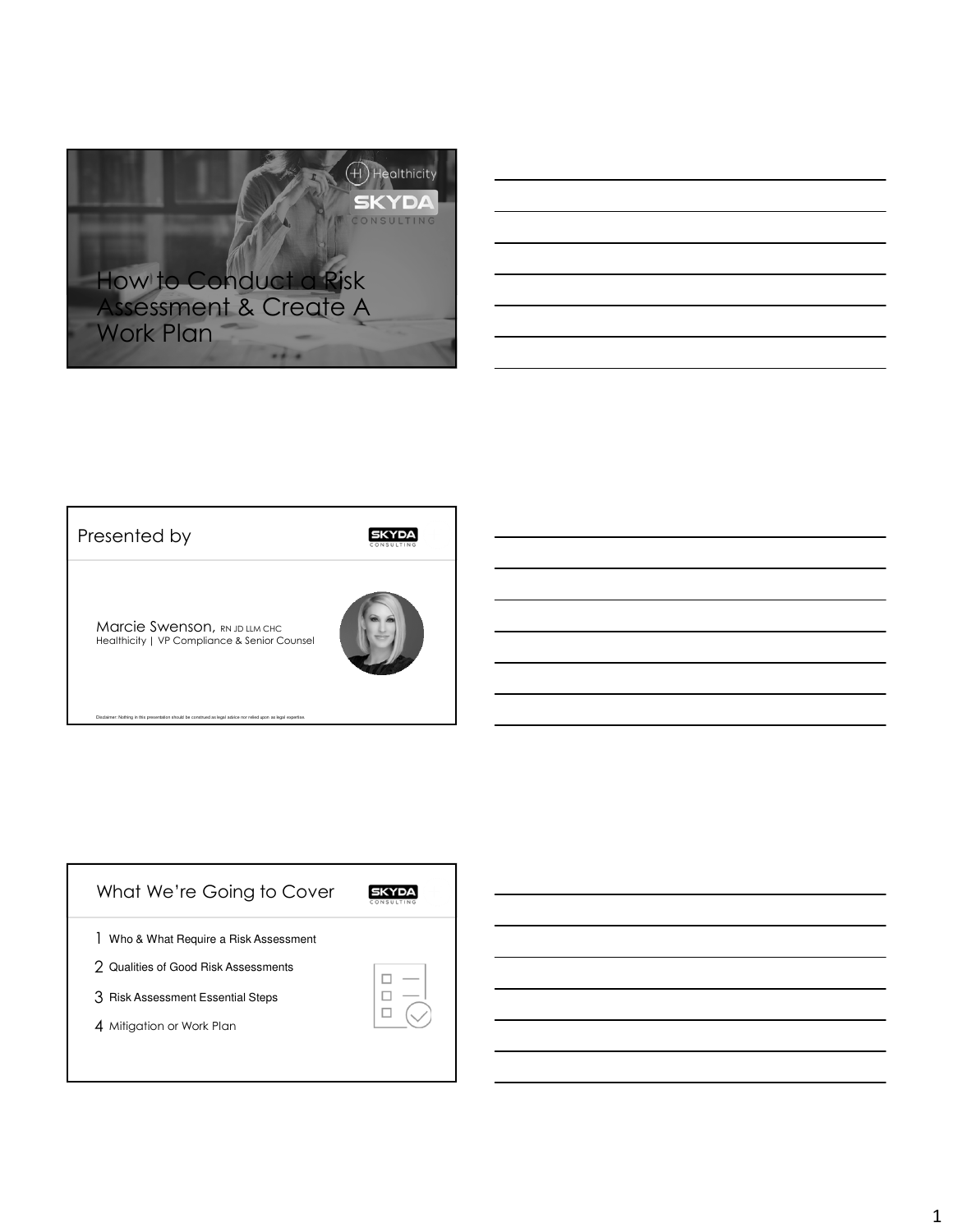

## Are Risk Assessments Required?

**SKYDA** 

• U.S. Sentencing Commission Guidelines were amended to require organizations to:

"…periodically assess the risk of criminal conduct and take appropriate steps to design, implement, or modify each requirement set forth … to reduce the risk of criminal conduct identified through this process."

• Commentary associated with these U.S. Sentencing Commission Guidelines establish qualities of a risk assessment:

Risk nature and seriousness, likelihood, prior history, and prioritization that directs mitigation efforts to the highest risks.

## Are Risk Assessments Required?

- U.S. Attorneys' Manual discusses prosecutorial considerations.
- DOJ: *Evaluation for Corporate Compliance Programs* "what methodology has the company used to identify, analyze, and address the particular risks it faced?"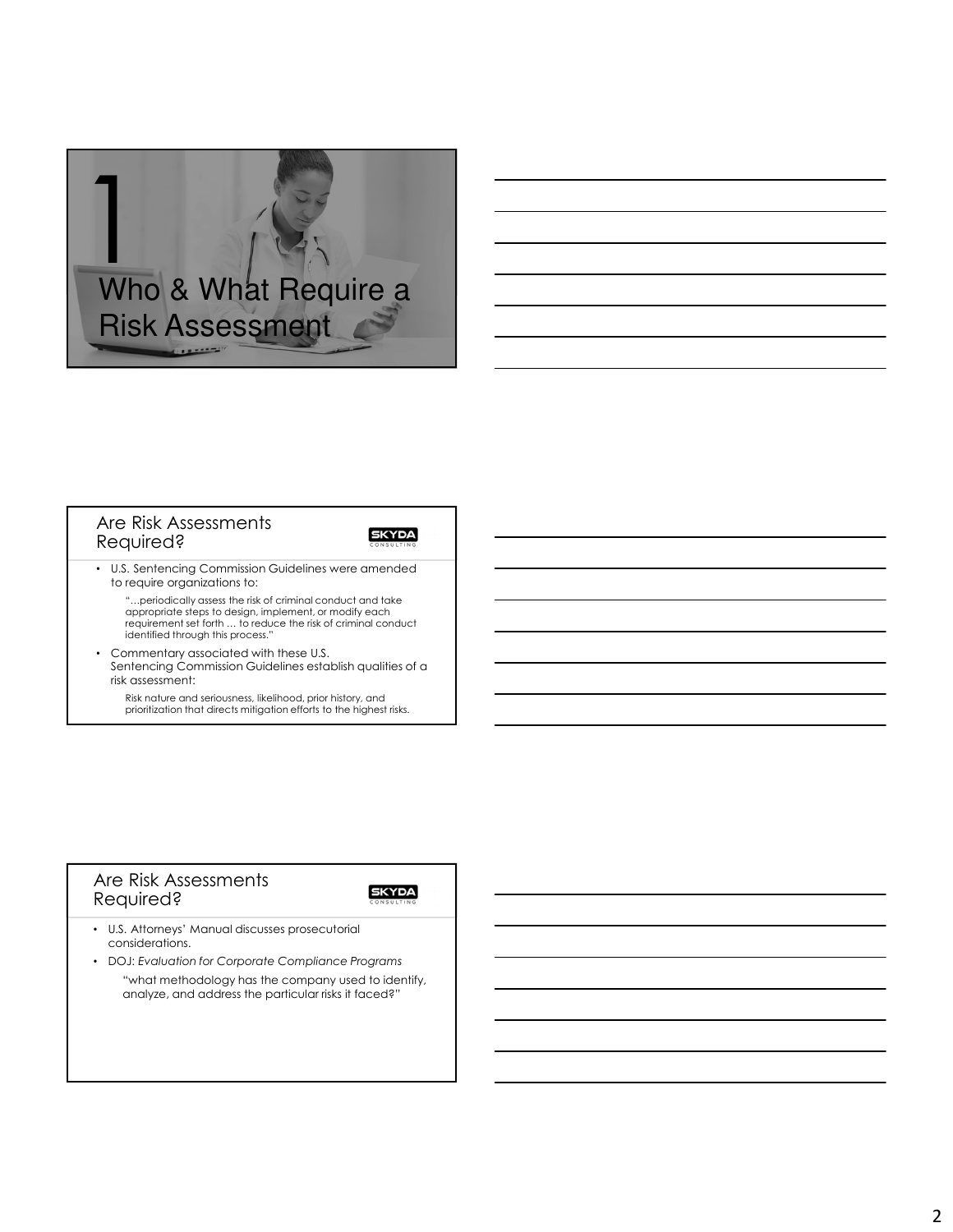## Are Risk Assessments Required?

### **SKYDA**

OIG Supplemental Compliance Program Guidance for Hospitals:

"Has the hospital developed a risk assessment tool, which is re-evaluated on a regular basis, to assess and identify weaknesses and risks in operations; and does the risk assessment tool include an evaluation of Federal health care program requirements, as well as other publications, such as the OIG's CPGs, work plans, special advisory bulletins, and special fraud alerts?"

## Are Risk Assessments Required?

- HIPAA
- HITECH • EPA
- OSHA
- Many State Medicaid Programs

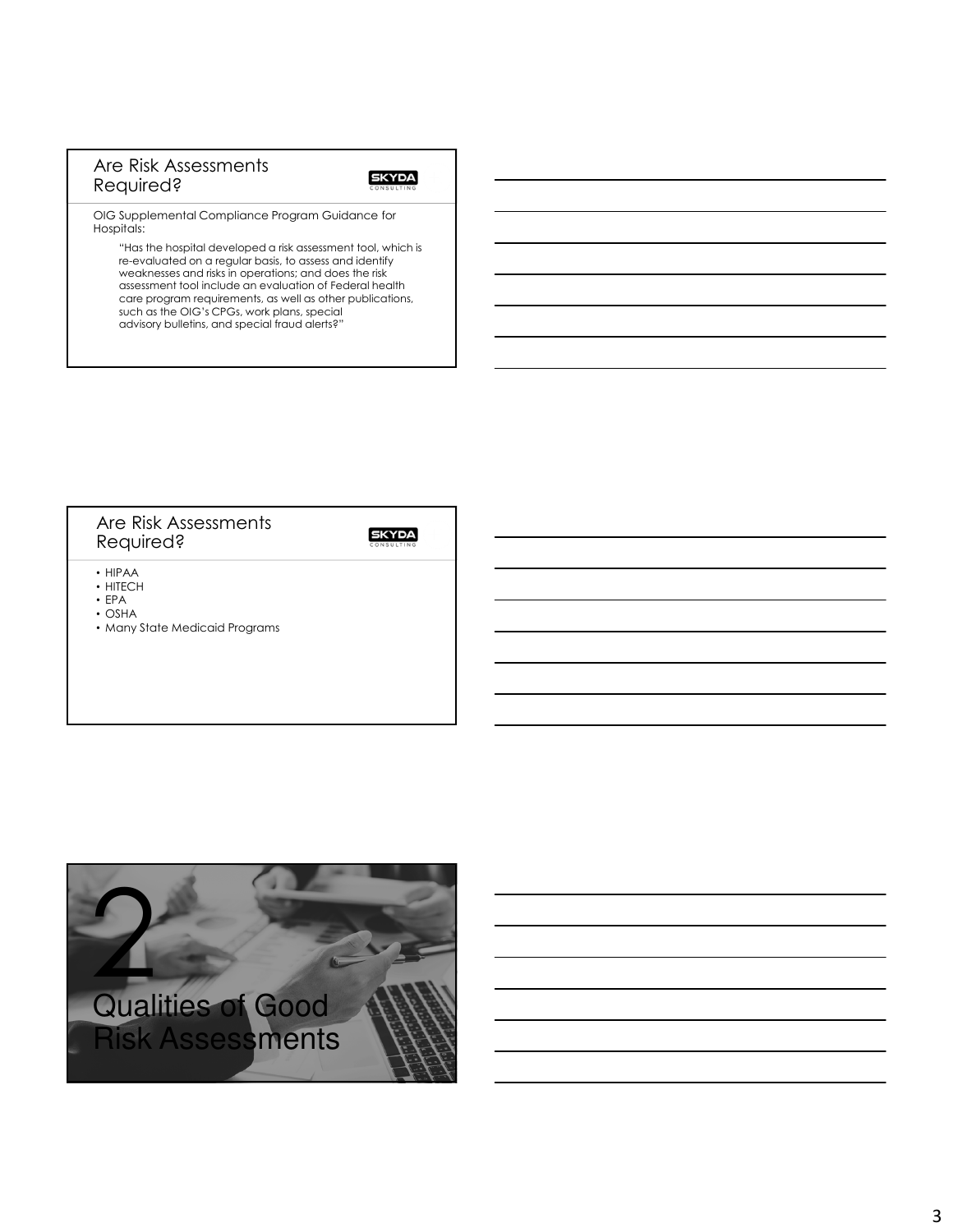## Definition: Risk Assessment

## **SKYDA**

Collecting, assessing, and evaluating the broad spectrum of risks and relevant information; conducted by multiple individuals with different functions throughout the organization; to effectively understand the aggregate relationships and implications of the information identified; and gain a perspective adequate to assess relevant risks, understand inter-relationships of risk indicators, and determine risk mitigation and control activities.

#### Risk Assessment Description **SKYDA** The compliance risk assessment will help the organization understand the full range of its risk exposure, including the likelihood that a risk event may occur, the reasons it may occur, and the potential severity of its impact. An effectively designed compliance risk assessment also helps organizations prioritize risks, map these risks to the applicable risk owners, and effectively allocate resources to risk mitigation.

- Deloitte: Compliance Risk Assessments https://www2.deloitte.com/us/en/pages/risk/articles/compliance-risk-assessments-the-third-ingredient-in-a-world-class-ethics-and-

## Risk Assessment Objective

compliance-program.html

- Summarize the risk profile of the organization;
- Identify gaps and opportunities for improvement;
- Set the compliance and ethics strategy for a specified period of time (1-5 years);
- Shape the direction of the compliance program and related operations;
- Record how the assessment was conducted; and
- Used to create Annual Work Plan or mitigation plan for addressing specific risks.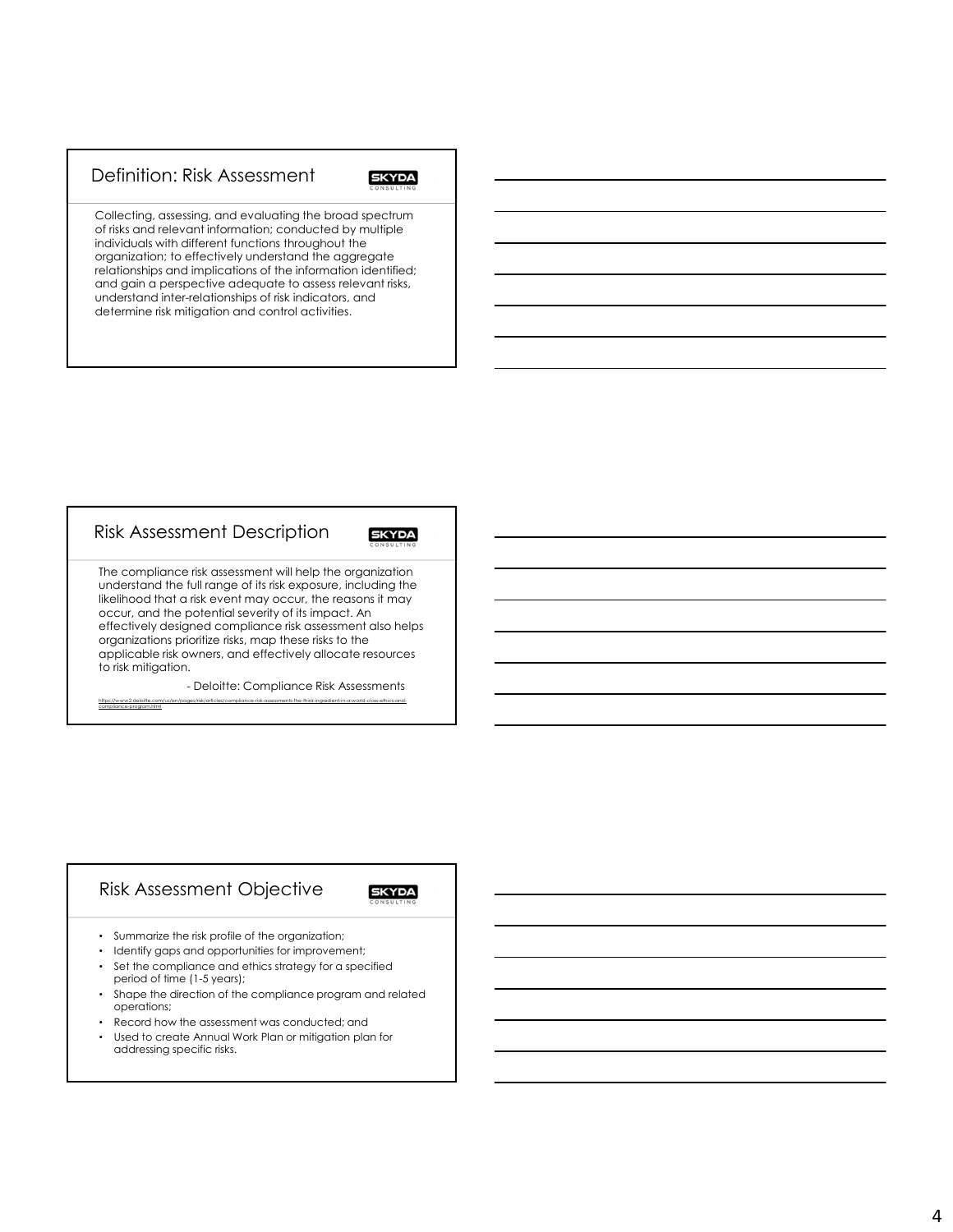## The Best Compliance Risk Assessments. . .

### **SKYDA**

 $\Box \longrightarrow$  $\square$   $\Box$ 

- Gather input from a cross-functional team
- Build on what has already been done
- Establish clear risk ownership of specific risks and drive toward better transparency
- Make the assessment actionable
- Solicit external input when appropriate

| The Best Compliance Risk<br>Assessments                                                                                                                                                  |  |
|------------------------------------------------------------------------------------------------------------------------------------------------------------------------------------------|--|
| • Treat the assessment as a living, breathing<br>document<br>• Use plain language that speaks to a general<br>business audience<br>Are periodically repeated (annually)<br>Leverage data |  |

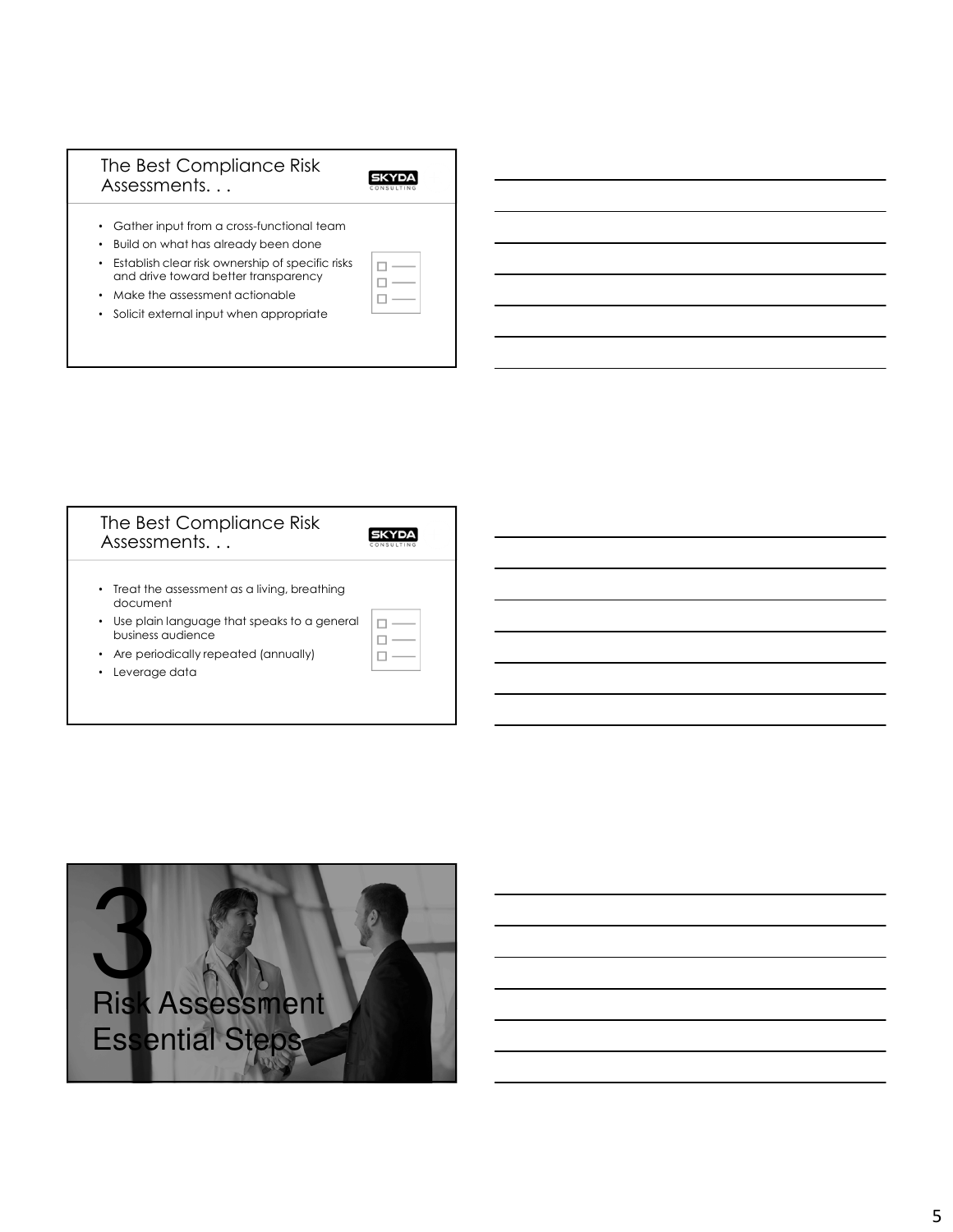## Risk Assessment Essential Steps

## **SKYDA**

- 1 Identify Risk Assessment Director
- Create Risk Assessment Workgroup 2
- Develop risk assessment framework 3
- 4 Develop risk assessment methodology
- $5$  Design data repository, tool, or format

### Risk Assessment Essential Steps

### **SKYDA**

- $6$  Identify & involve individuals with key knowledge
- Utilize existing data, audits, surveys, validations, etc. 7
- $8$  Design an implementation plan & timeline
- Conduct the Risk Assessment & carryout the assessment methodology 9
- 10 Prioritize risks & complete final report

### Identify a Risk Assessment Director

- Determine who you want to be the risk assessment director
- Help the leader understand their risk assessment assignment
- Give them the accountability and authority needed to lead the RA efforts
- Allow them to delegate assignments and responsibilities.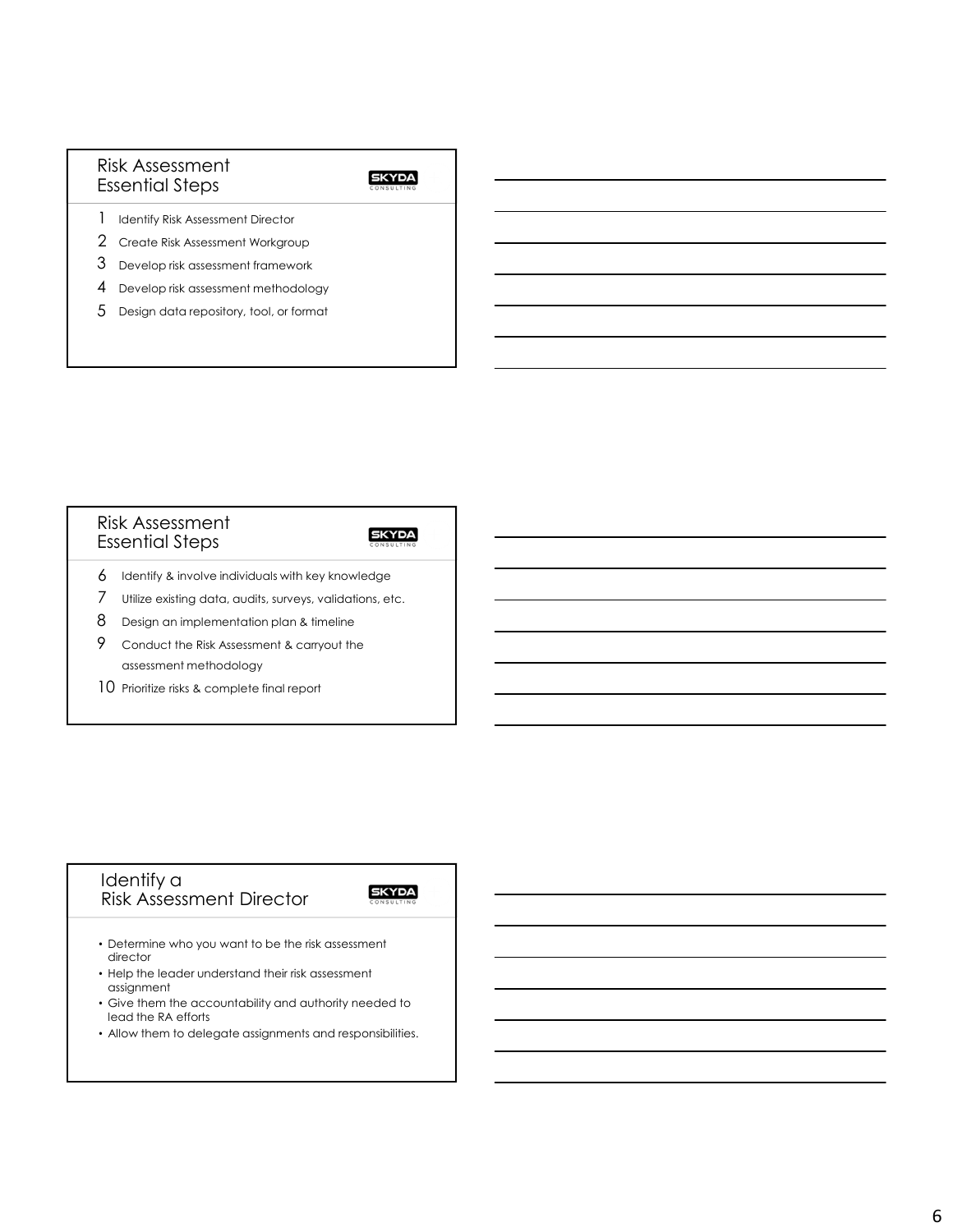## Create a Risk Assessment Workgroup

- Form a workgroup to help guide risk assessment activities
- Consider including individuals from different disciplines
- Include individuals that might not cooperate otherwise • Include individuals that have taken an interest in compliance activities
- Involve individuals with influence and leadership capability

| Develop a Framework                                                                                                                                                                                |  |
|----------------------------------------------------------------------------------------------------------------------------------------------------------------------------------------------------|--|
| • Complex & robust risk assessments require a<br>solid framework & methodology.<br>• The framework lays out the organization's<br>compliance risk landscape and organizes it<br>into risk domains. |  |
| • The framework needs to be comprehensive,<br>dynamic, and customizable, allowing the<br>organization to identify and assess all<br>applicable categories of compliance risk.                      |  |

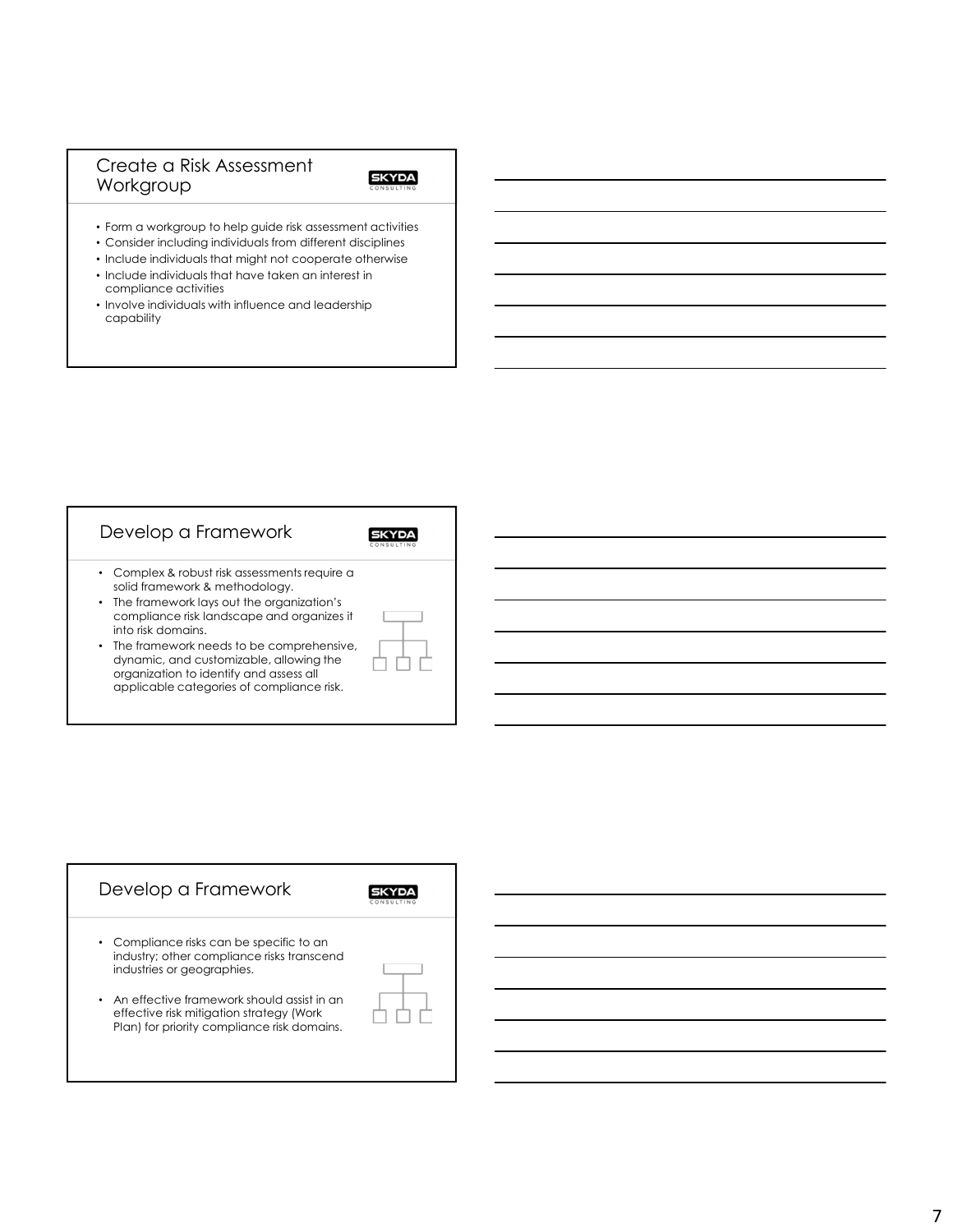

| ,我们也不会有什么?""我们的人,我们也不会有什么?""我们的人,我们也不会有什么?""我们的人,我们也不会有什么?""我们的人,我们也不会有什么?""我们的人 |  |
|----------------------------------------------------------------------------------|--|
|                                                                                  |  |
|                                                                                  |  |
|                                                                                  |  |
|                                                                                  |  |
|                                                                                  |  |

# Scope & Categories

- Should all operations be included?
- Limit the scope to significant operations?
- Initial risk assessments should be limited in
- scope. • Subsequent risk assessments can be broader due to the base findings established with prior risk assessments.



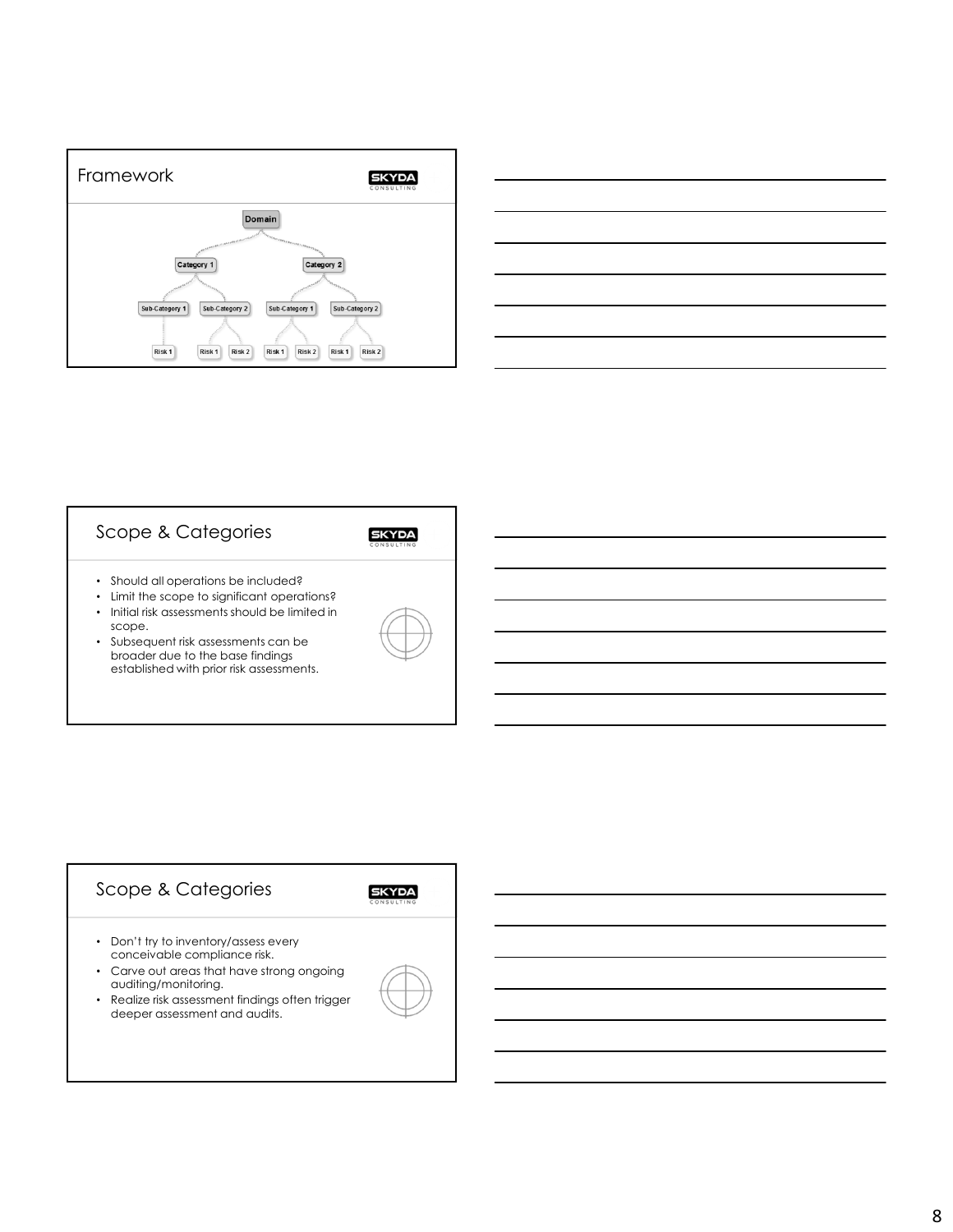## Develop a Methodology

## **SKYDA**

- Complex & robust risk assessments require a solid framework & methodology.
- The methodology contemplates objective & subjective ways to assess risks.
- How will the information be collected? Interviews? Surveys? Assignments?
- How will the information be organized once it is collected?

## Develop a Methodology

**SKYDA** 

- What type of tool or document will be used as the repository for the risk assessment data?
- How will you assess risks in a manner that allows equal comparison between risk categories and domains?
- Will you incorporate a grading or scoring methodology to assist risk prioritization?

### Design a Data Repository **SKYDA** • How will you store and organize collected data? • Does the tool allow comparison of data? • Incorporate your qualitative methodology • Incorporate ranking or scoring criteria  $\begin{array}{ccccc}\bullet & \bullet & \bullet\end{array}$ • Spreadsheet?  $\Box \Box \Box$ • Software?ōō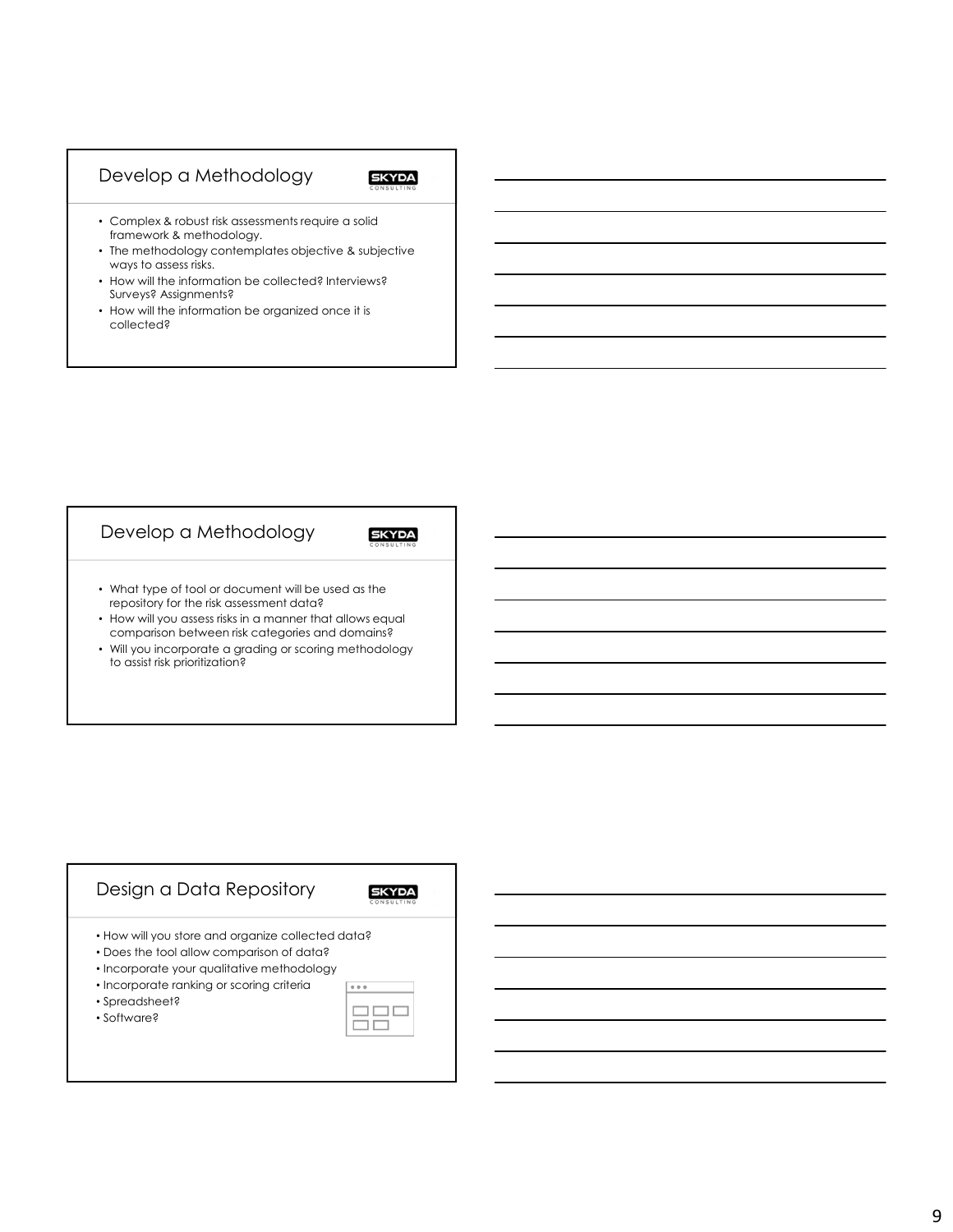## Method?

### **SKYDA**

**Quantitative Method** • Numeric value: Loss Value x Probability = Risk

**Qualitative Method** • Most used method & easy to prioritize risks

#### **Qualitative Method Steps:**

- Determine the likelihood of occurrence and severity of each risk
	- Likelihood of occurrence (remote, possible, or probable): based on findings from<br>document review, interviews, surveys, regulation changes, education, etc.<br>• Severity (moderate, serious, or severe): Consider the impact. W
	- licensure or cause loss of federal funds?
- 
- Prioritize risks with a chart Create a graph and chart/rank each risk (i.e. low, medium, high, or critical). Those risks identified as high and critical will demand the most immediate attention.

## Utilize Existing Data

### **SKYDA**

- **Review Internal Documents**: audits, survey findings, monitoring, internal compliance/violation trends, past risks & risk assessments, problem areas that haven't been addressed.
- **Review Available Data**: metrics and measures
- **Review Training & Education**: Is education consistent with current laws? Proper Documentation? Frequency? Addresses top areas of risk?

#### Data Examples **SKYDA Revenue Cycle** • Billing claims denials by department **Physician Financial Relationships** • % of total revenue by dept. • Physician Contract Monitoring • Physician lease agreement/space • Coding accuracy statistics and trends **Surveys External Agency Surveys/Investigations** • Employee or Physician surveys • OCR • DOJ • Conflict of Interest Surveys • FDA **Events Metrics** Compliance hotline calls **Technology** • Bio-medical equipment (FDA, recalls, • Privacy reports vs. privacy breaches • Patient/employee safety reporting) • HIPAA/Cybersecurity vulnerability • Opioid Diversion • Nondiscrimination grievances • New software/hardware risks

## 10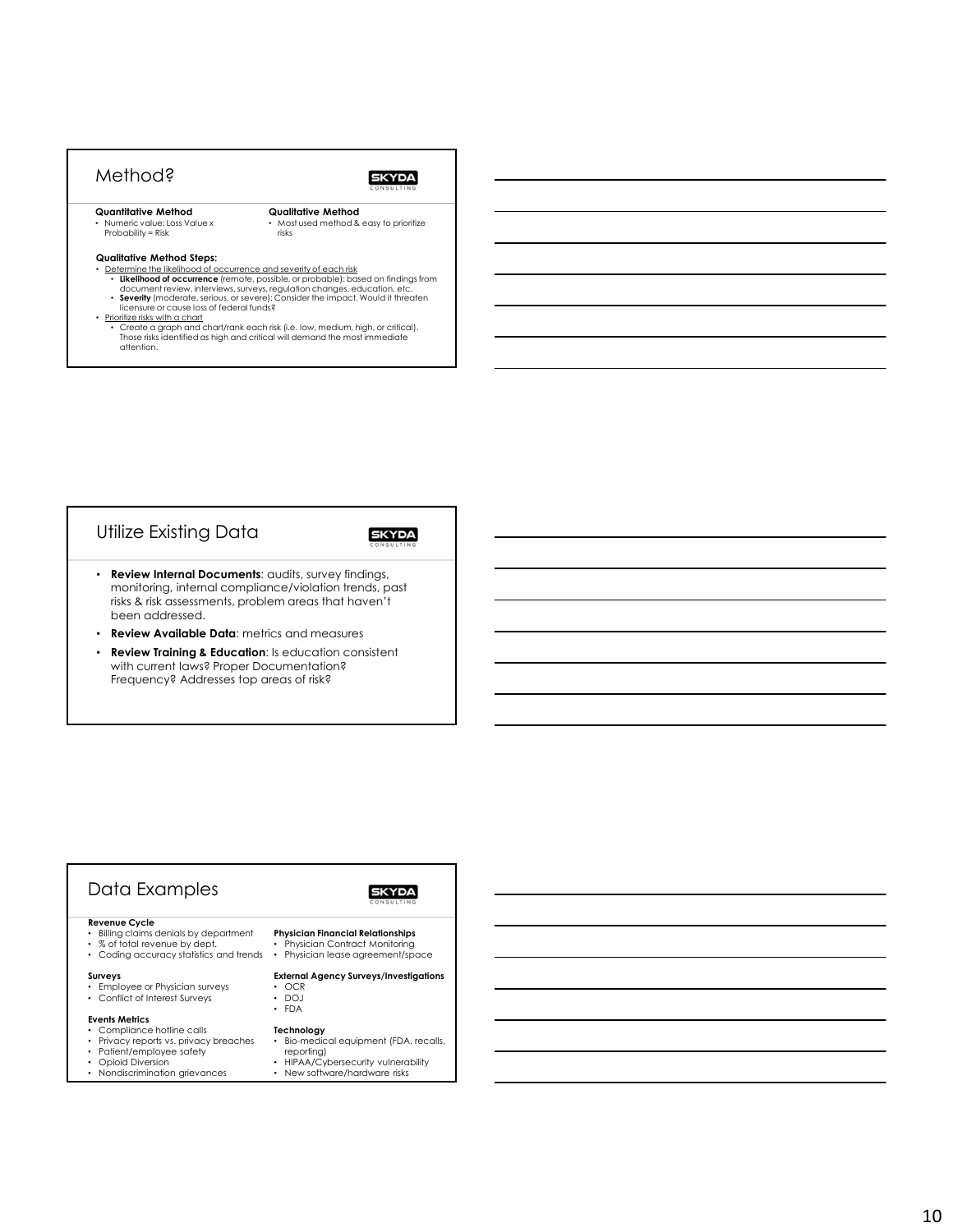## Identify & Involve Individuals with Key Knowledge

## **SKYDA**

#### **Risk Assessment Leader:**

- Who is leading the risk assessment implementation? Compliance Officer/Director, Risk Manager, Administrator • Authority, involved in every step,
- respected, and supported by leaders & employees

#### **Risk Assessment Committee:**

- Approve plan, approve assessment tool, determine categories, review assessment responses and approve risk profile, etc.
- Key knowledge experts or retained experts (i.e. data security)

#### **Who will complete individual assessments?**

- Administration
	- Program or Department Managers
	- Employees Patients
- 

### Design an Implementation Plan & Timeline

## **SKYDA**

- How will the risk assessment be completed?
- What is the timeline or target completion date?
- Set small achievable steps and deadlines
- Allow 30-60 days to conduct the risk assessment
- Divide the risk assessment into manageable segments (similar risk areas or method of information gathering)
- Focusing on segments allows method testing and modifications as the risk assessment progresses

## Conduct the Risk Assessment **SKYDA**

- Conduct interviews, questionnaires, surveys, open discussion forums, etc.
- Gather existing data and blend it with from interviews, questionnaires, and surveys
- Distribute and collect written assessments (digital, email, or spreadsheet)
- Compile in the risk assessment tool/repository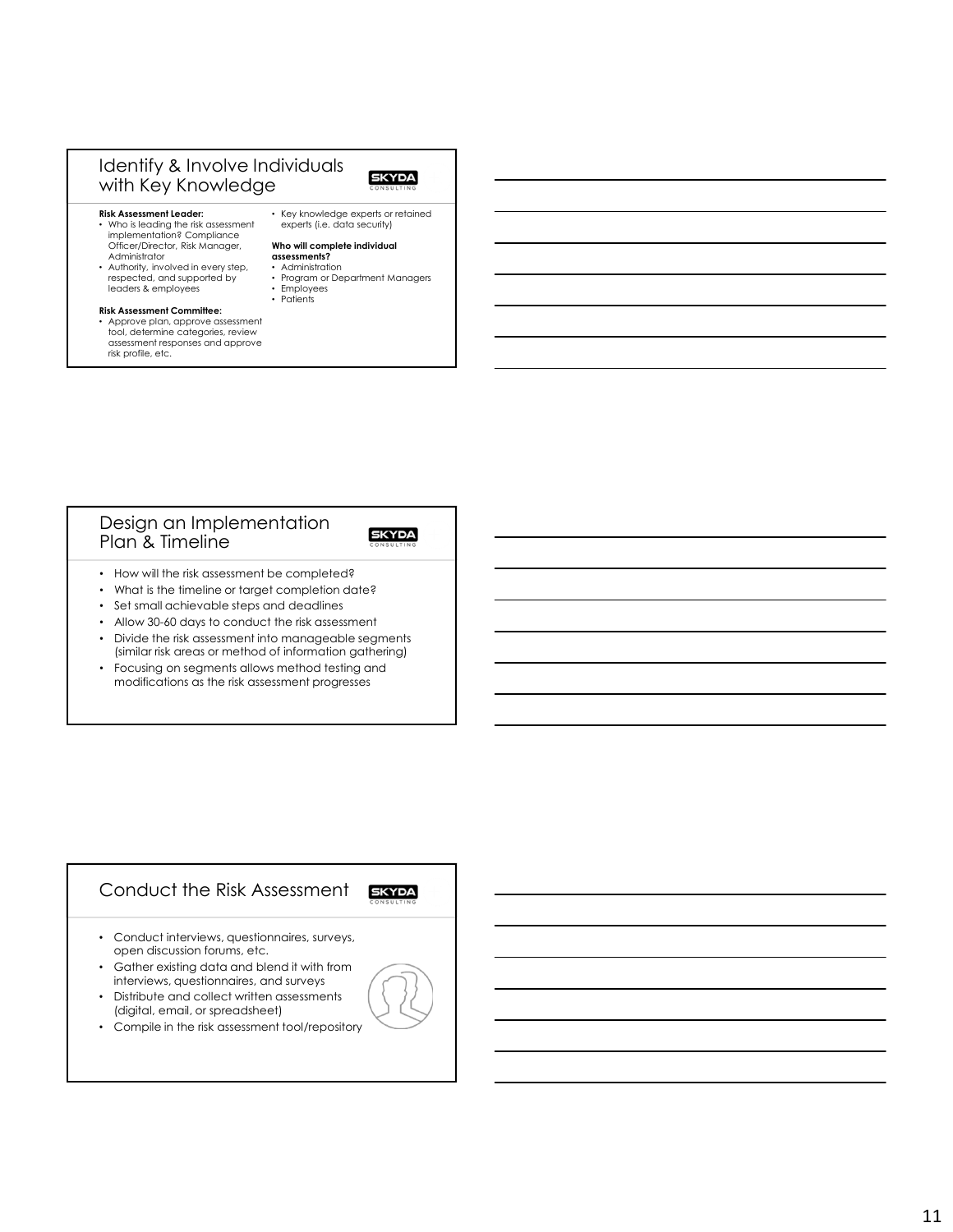## Interview Examples

### **SKYDA**

#### **Manager Interview:**

- 1. What is your perception of how well we comply with federal, state, and local laws and regulations?
- 2. What do you think are the major operational risks?
- 3. Are there proper methods in place to ensure that appropriate corrective actions are taken when audits reveal deficiencies?
- 4. Is there anything that keeps you up at night?

## Interview Examples

## **SKYDA**

#### **Employee Interview:**

- 1. Are there certain risks that often go overlooked? 2. What risks are less likely to happen but might have a major impact on
- the hospital if they occur? 3. Is there any inefficiency (financial, managerial, or other) in your
- functional area? Are there ways to prevent these? 4. Would you say that our hospital has a positive "culture of compliance?" Why or why not?
- 5. How are you trained on compliance?
- 6. How are new regulations or policies identified and distributed?
- 7. Are you and your colleagues quick to comply with new hospital policies, or is there a tendency to continue to function under old practices and to refuse to adapt?

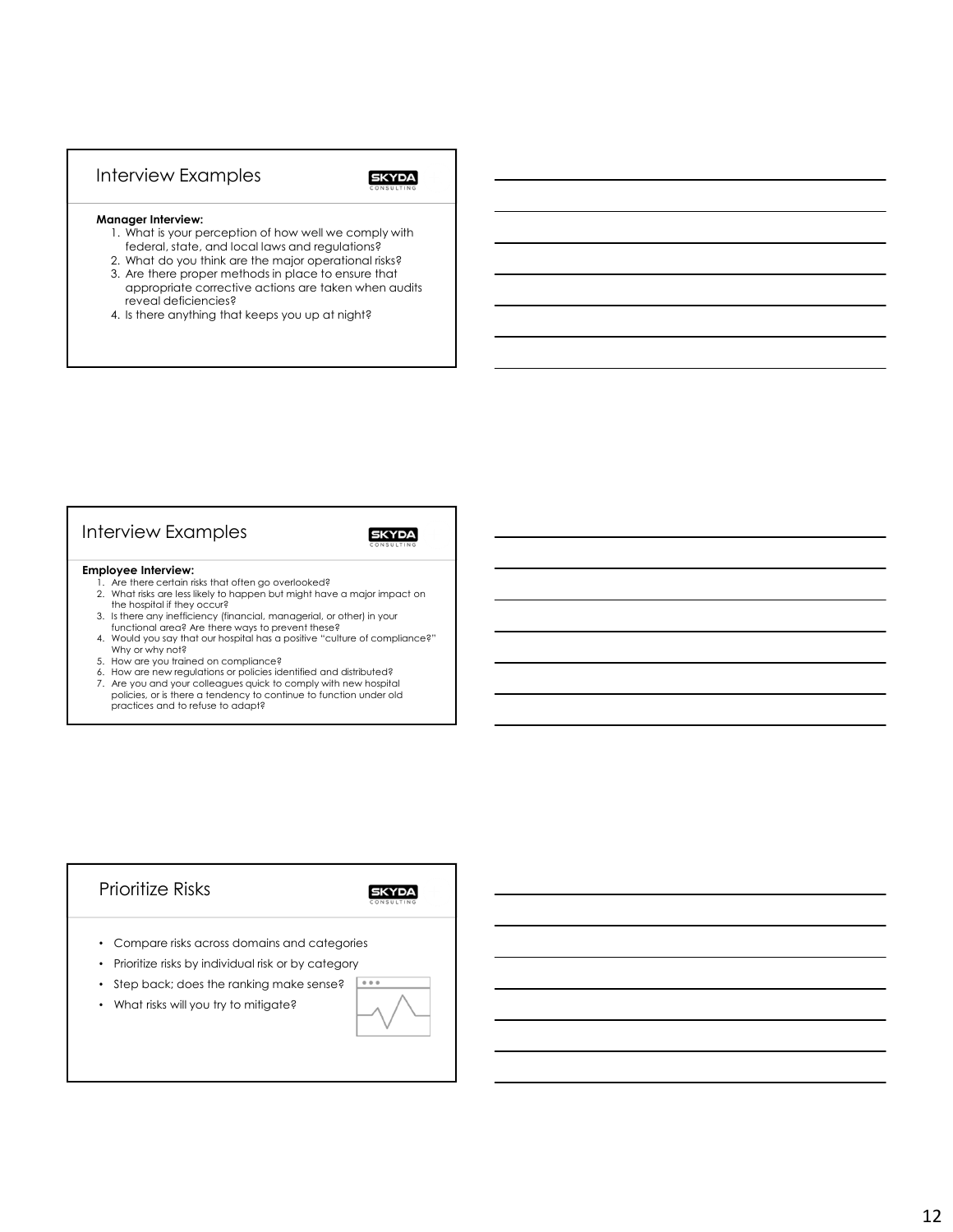|                 |          | <b>Risk Profile/Ranking</b> |                          | <b>SKYDA</b><br>CONSULTING |
|-----------------|----------|-----------------------------|--------------------------|----------------------------|
|                 | Severe   | Medium                      | High                     | Critical                   |
| Impact Severity | Serious  | Low                         | Medium                   | High                       |
|                 | Moderate | Low                         | Low                      | Medium                     |
|                 |          | Remote                      | Possible                 | Probable                   |
|                 |          |                             | Likelihood of Occurrence |                            |

| <u> Andreas Andreas Andreas Andreas Andreas Andreas Andreas Andreas Andreas Andreas Andreas Andreas Andreas Andreas Andreas Andreas Andreas Andreas Andreas Andreas Andreas Andreas Andreas Andreas Andreas Andreas Andreas Andr</u> |  |  |
|--------------------------------------------------------------------------------------------------------------------------------------------------------------------------------------------------------------------------------------|--|--|
|                                                                                                                                                                                                                                      |  |  |
|                                                                                                                                                                                                                                      |  |  |

## Complete Final Risk Report

- Include information about the importance of conducting a risk assessment
- Set the compliance and ethics strategy for a specified period of time (1-5 years);
- Shape the direction of the compliance program and related operations;
- Used to create Annual Work Plan or action plan for addressing specific risks.

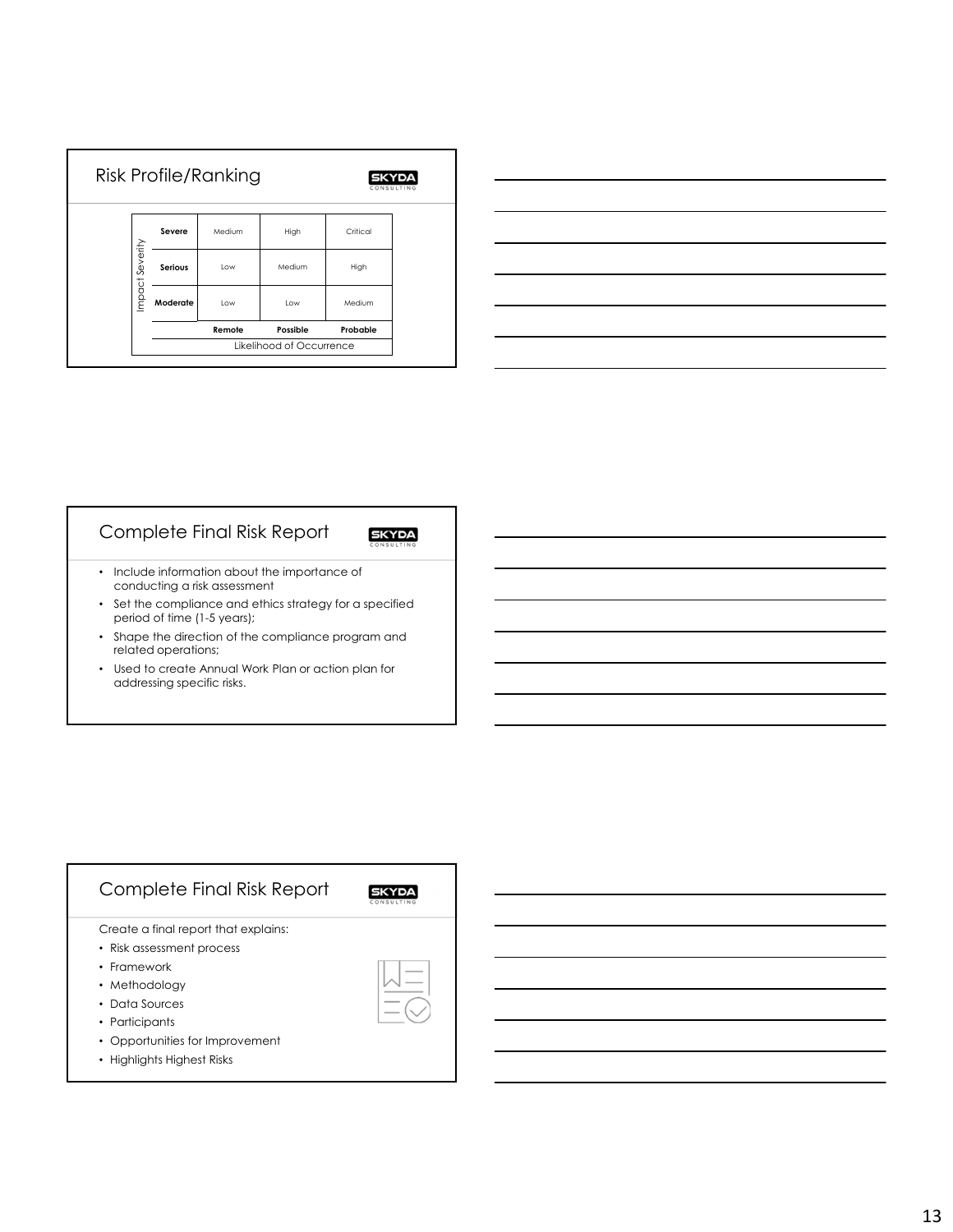

## Risk Assessment vs. Work Plan

### **Risk Assessment: Determines Risk**

- Collects data
- Determines total compliance risk • Prioritizes or ranks risk

#### **Work Plan: Action to Mitigate Risk**

- Facilitates risk mitigation
- Assigns accountability to specific individuals
- Establishes an action plan (audits, monitoring, policies, education)
- Establishes deadlines
- Provides a record of corrective action

## Audit Plan vs. Work Plan?

**SKYDA** 

- Determining scope or severity of risk? (Audit/Assessment)
- Are you mitigating risk? (Work)
- Are you examining current controls? (Audit/Assessment)
- Are you implementing new controls? (Work)
- Corrective Action? (Work)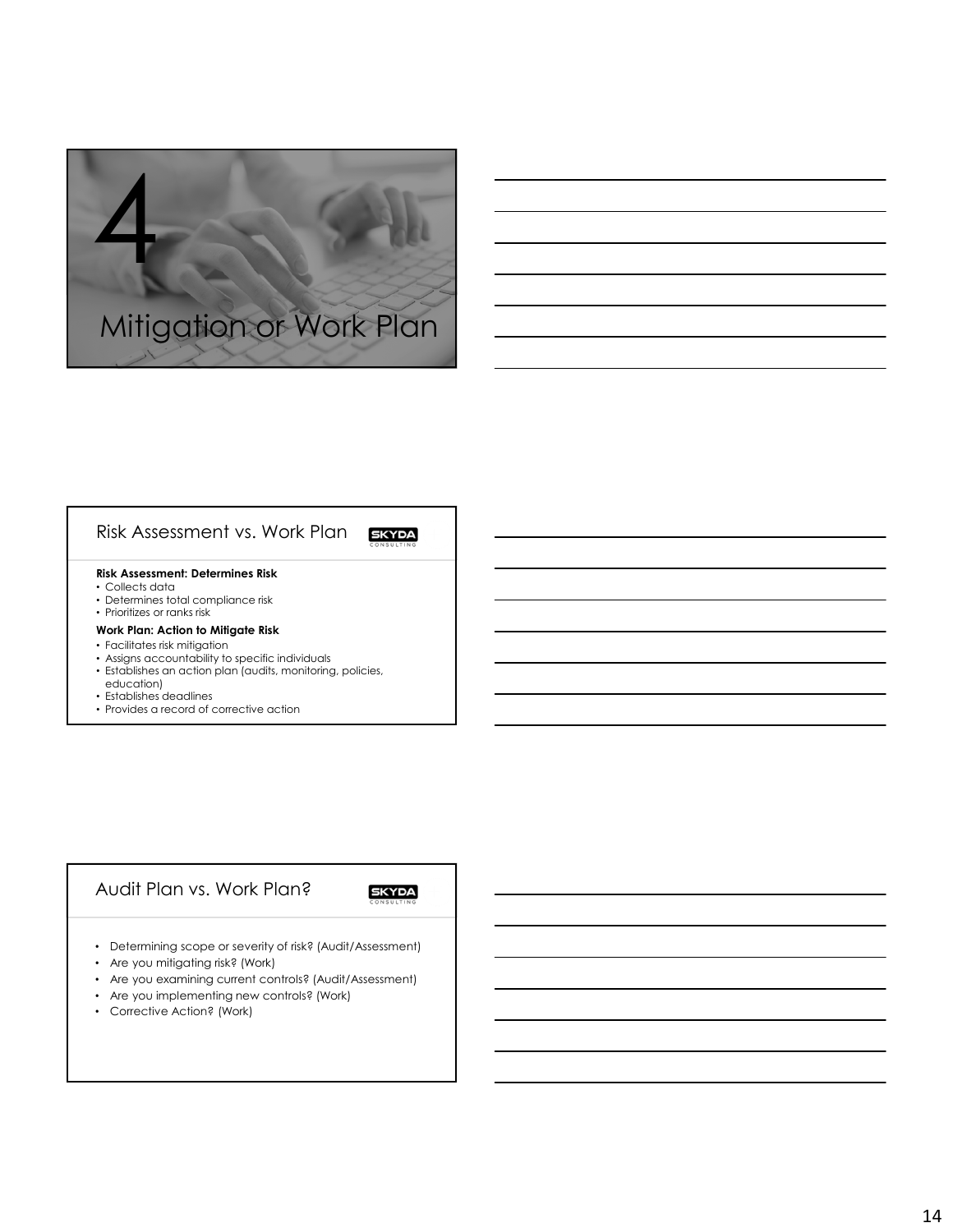## Work Plan Components

## **SKYDA**

- Domain, category, sub-category, risks
- Scope, laws, & regs
- Accountable person
- Division, department, or service line
- Goals
- Action/mitigation plan & deadlines
- Current controls/needed controls
- Testing & monitoring (existing and needed)
- Status indicators
- Status notes

### Accountable Person & Department/Service Line

## **SKYDA**

- Expert
- Department Manager
- Already working on related projects
- Responsible for monitoring activities related to the goal
- Consider burden on the individual
- Identify department/service line most related to the goal
- More than 1 individual can be accountable

## Goal

### **SKYDA**

#### **Definable Goal:**

Educate ED workforce on EMTALA form completion by 10/15/18; by 12/15/18 EMTALA forms monitoring will demonstrate 100% accuracy.

- S Specific
- M Measurable
- A Attainable\*
- R Relevant
- T Time-Based

\*Attainable actions may not result in total mitigation of risk.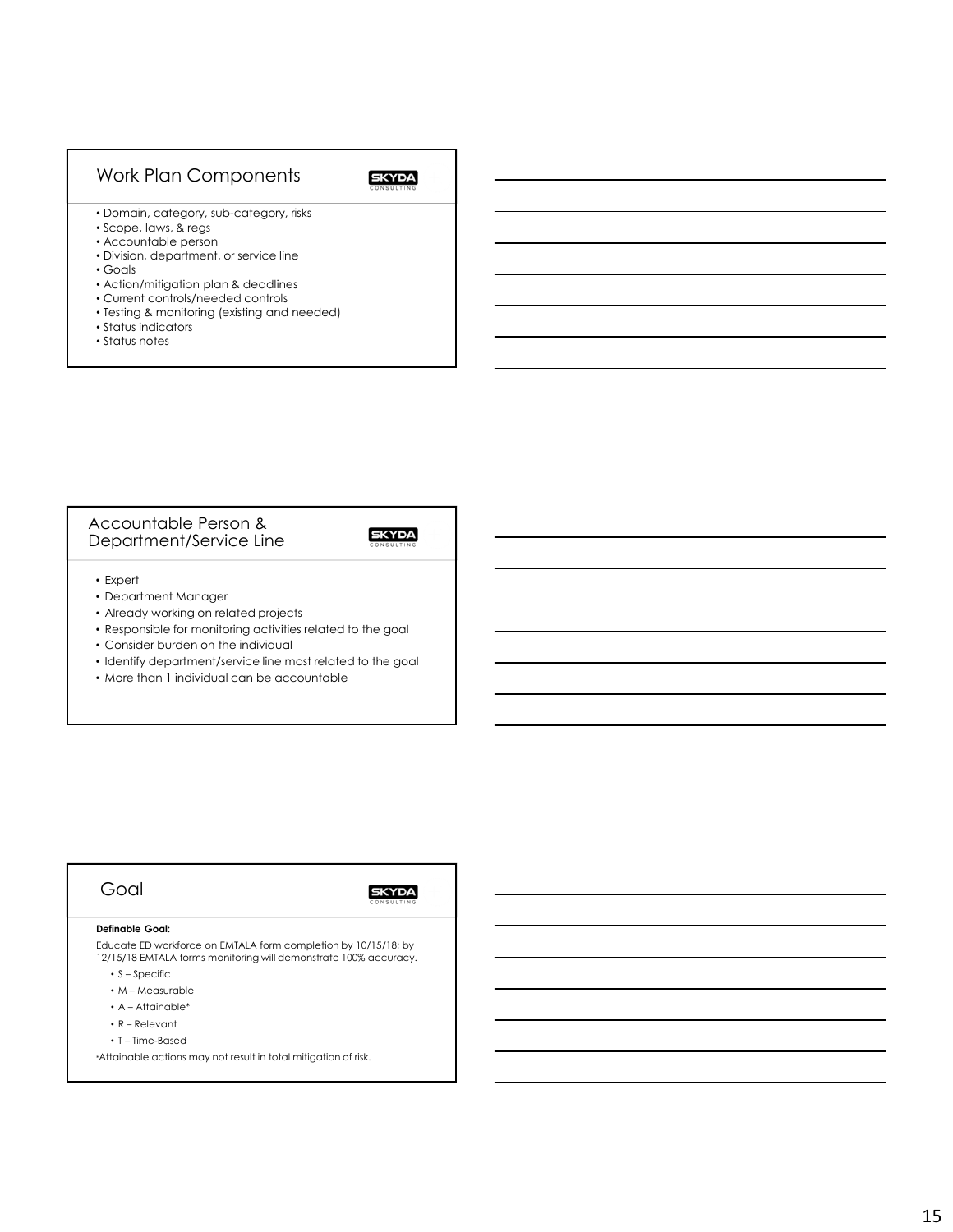## Corrective Action, Mitigation & Deadlines

### **SKYDA**

• Main purpose is to eliminate/mitigate risk and achieve the goal

- Determine specific steps necessary to accomplish the goal
- Analyze each step to ensure it supports the goal
- Establish a time line & deadline for each action step
- Be realistic sometimes risk cannot be eliminated
- Occasionally there are no actions or additional controls that can be carried out to reduce risk. (i.e. Ransomware/Malware)
- Ensure all controls have been considered

## Mitigation Controls

### **SKYDA**

- Compare current controls vs. needed controls
- Policies, procedures, guidelines, charters, code of conduct (including distribution and education)
- Committees & work groups
- Monitoring & understanding new laws, regulations, rules
- Education associated with new laws, regulations, rules
- Sufficient staff and funding to support compliance initiatives & completion of work plan
- 
- Compliance specific education (physicians, vendors, contractors)

## Monitoring/Testing **SKYDA The most effective means to determine whether a compliance plan is successful is to monitor activities in relation to applicable laws and regulations.**

- Design a monitoring tool or test
- Random sampling
- Interviews
- Survey
- Observing behavior or activity in question
- Modify work plan according to findings